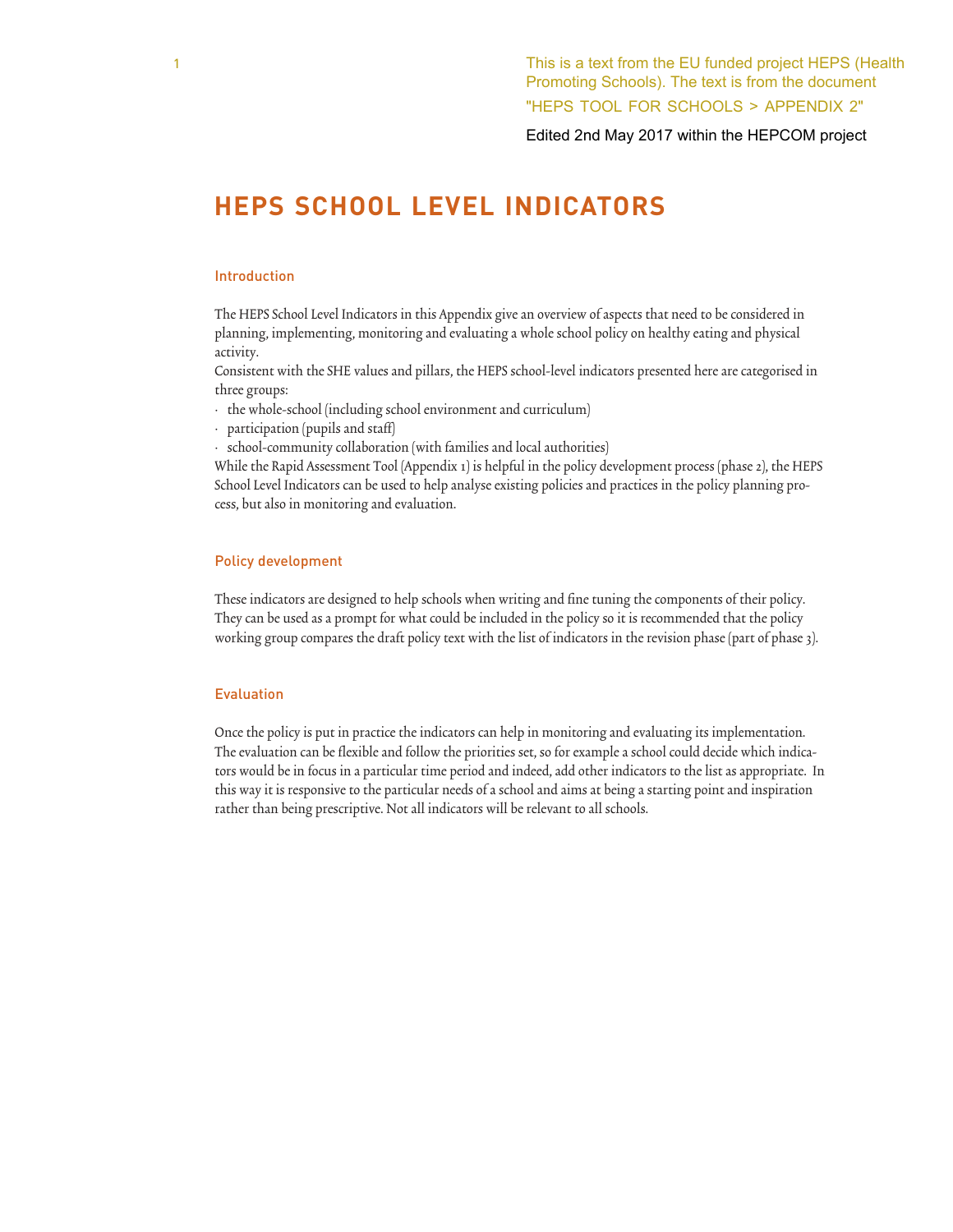# HEPS School level indicators

| Criteria                                                                                                                                                      | <b>Indicators</b>                                                                                                                                                                                                                                                                                                                                                                                                                                                                                                                                                                                                                                                                                                                                                                                                                                                |
|---------------------------------------------------------------------------------------------------------------------------------------------------------------|------------------------------------------------------------------------------------------------------------------------------------------------------------------------------------------------------------------------------------------------------------------------------------------------------------------------------------------------------------------------------------------------------------------------------------------------------------------------------------------------------------------------------------------------------------------------------------------------------------------------------------------------------------------------------------------------------------------------------------------------------------------------------------------------------------------------------------------------------------------|
| Whole-school                                                                                                                                                  |                                                                                                                                                                                                                                                                                                                                                                                                                                                                                                                                                                                                                                                                                                                                                                                                                                                                  |
| School policy on healthy eating<br>and physical activity, consistent<br>with existing national and local<br>policies and action plans for<br>health promotion | · School policy in place which follows national and local guidance<br>concerning healthy eating and physical activity. Policy includes for<br>example: school meals, snacks and celebrations of pupils' birthdays<br>at school<br>· Food policy is evident on school trips and celebration events<br>· Monitoring of the implementation of school policies is in place<br>· Policy is visible at the school and consistent with curriculum<br>· Resources are allocated for policy implementation<br>· Clear policy implementation strategies are in place, with defined<br>roles and responsibilities of school stuff and pupils                                                                                                                                                                                                                                |
| Provision of food and drinks                                                                                                                                  | The offer of food and drinks at school is consistent with national<br>and local nutritional guidelines<br>· Food is provided in a non-stigmatising manner (especially if pupils<br>participate in free meal programmes)<br>· Healthy food and drinks are available in the school shop<br>· Evidence of the school actively discouraging fast food being sold to<br>pupils around the school<br>· Vending machines and snack bars at school offer healthy choices<br>including water, fruit and low energy snacks<br>· Water is available free of charge in a number of visible places<br>throughout school, and separate from the toilets<br>· Evidence of school activities encouraging healthy lunchboxes or<br>other school meals<br>· Evidence of school activity encouraging a healthy breakfast at<br>home or at school and/or at home                     |
| The school physical environment,<br>culture and ethos                                                                                                         | The school building and surroundings encourage physical activity<br>· School-based sports events and competitions are organised regular-<br>ly<br>Evidence that the breaks are used actively and physical activity is<br>encouraged consistently<br>· The school yard and the gym equipment are adequate to encourage<br>and allow for a variety of physical activity modes<br>· After school programmes offering a wide range of physical activity<br>and healthy cooking opportunities are in place<br>· The displays on the walls support the messages of healthy eating<br>and regular physical activity<br>· Strategies are in place to avoid and reduce the impact of the marke-<br>ting and advertising of unhealthy food and drinks in the school<br>environment<br>The canteen is arranged in a pleasant, sociable manner, adjusted to<br>pupils' needs |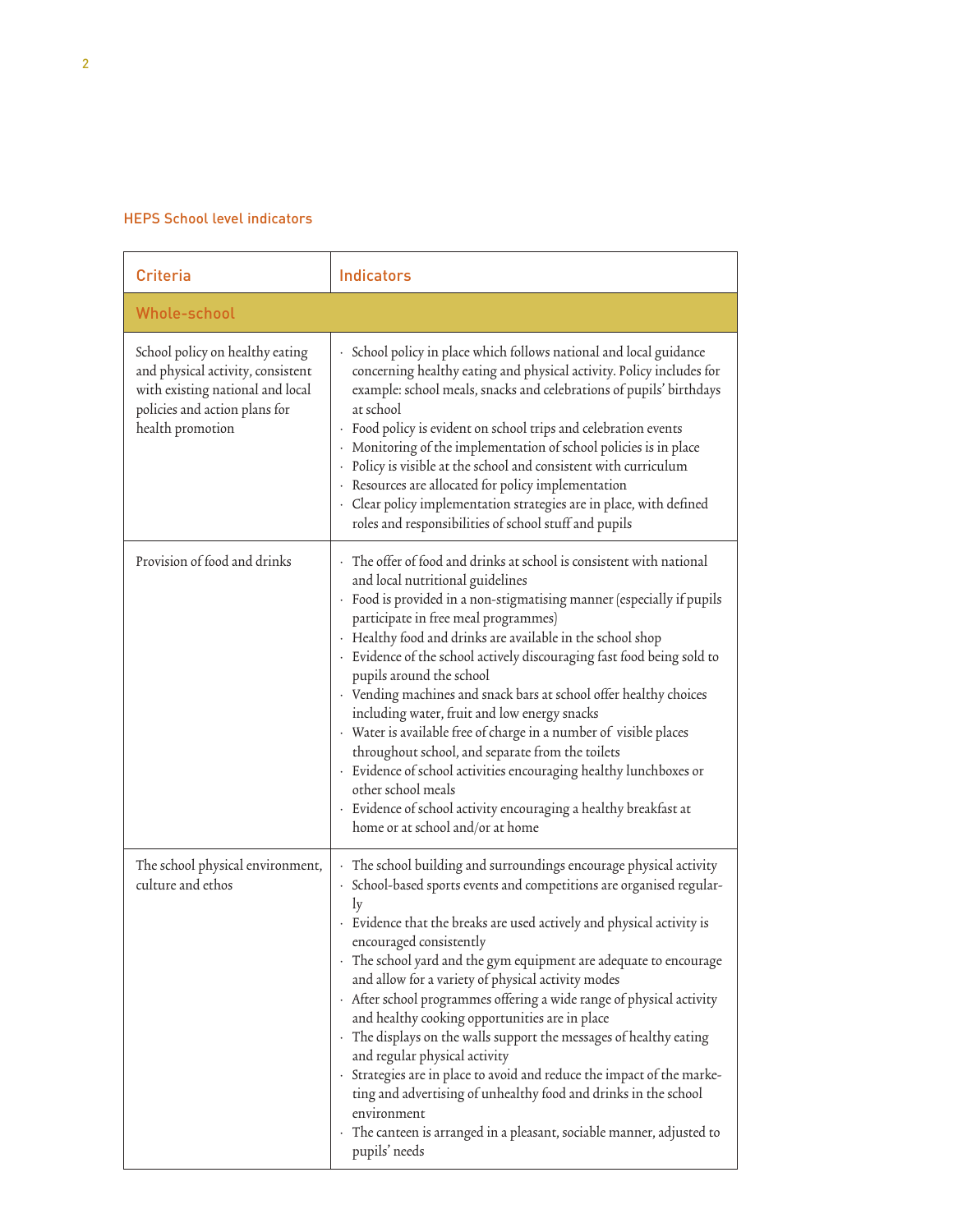| <b>Criteria</b>                             | Indicators                                                                                                                                                                                                                                                                                                                                                                                                                                                                                                                                                                                                                                                                                                                          |  |
|---------------------------------------------|-------------------------------------------------------------------------------------------------------------------------------------------------------------------------------------------------------------------------------------------------------------------------------------------------------------------------------------------------------------------------------------------------------------------------------------------------------------------------------------------------------------------------------------------------------------------------------------------------------------------------------------------------------------------------------------------------------------------------------------|--|
|                                             | · There are eating areas, which offer sufficient room for students<br>· Lunch time is organised in a way that allows enough time for a<br>pleasant meal<br>· Time is allocated for pupils to socialise and play, preferably before<br>lunch time<br>· The staffroom is arranged in a pleasant and relaxing manner<br>· Evidence of consistent messages concerning healthy eating and<br>physical activity in school competitions, rewards-schemes etc.<br>· The school offers counseling concerning healthy eating and appro-<br>priate levels of physical activity for pupils and parents<br>· Evidence of school activities to promote overweight pupils' emotio-<br>nal health and prevent stigmatization, exclusion or bullying |  |
| Professional development of<br>school staff | Teachers and support staff receive appropriate training concerning<br>healthy eating and physical activity and the links to health and<br>wellbeing. Also training in the participatory methods used to work<br>with pupils on these and related issues<br>Training is cascaded and evaluated on a regular basis<br>· Materials (printed, video etc) on healthy eating and physical activi-<br>ty from local, national and international organisations dissemina-<br>ted regularly to school staff<br>· Providing healthy food and drink at breaks at staff meetings<br>· Evidence that training influences practice                                                                                                                |  |
| Curriculum                                  | · Consistency between curriculum content and school policy on<br>healthy eating and physical activity<br>· Evidence that curriculum resources are devoted to healthy eating<br>and physical activity<br>· Clear links between mental and emotional well being and healthy<br>eating and physical activity<br>· Consistent messages are provided throughout the curriculum<br>· Specific projects on healthy eating and physical activities have been<br>implemented and evaluated during the last 3 years                                                                                                                                                                                                                           |  |
| <b>Participation</b>                        |                                                                                                                                                                                                                                                                                                                                                                                                                                                                                                                                                                                                                                                                                                                                     |  |
| Pupils                                      | · Evidence of pupils' influence on policy development, implementa-<br>tion and evaluation<br>Evidence of activities that promote healthy eating and physical<br>activity with the active participation of pupils in planning as well<br>as in implementation and evaluation<br>· Evidence of pupils' influence on the food and drinks provision at<br>school (menu in the school canteen, vending machines, school<br>yard, the feel of the school building etc)<br>Evidence of pupils' influence on the physical environment of the<br>school related to healthy eating and physical activity                                                                                                                                      |  |